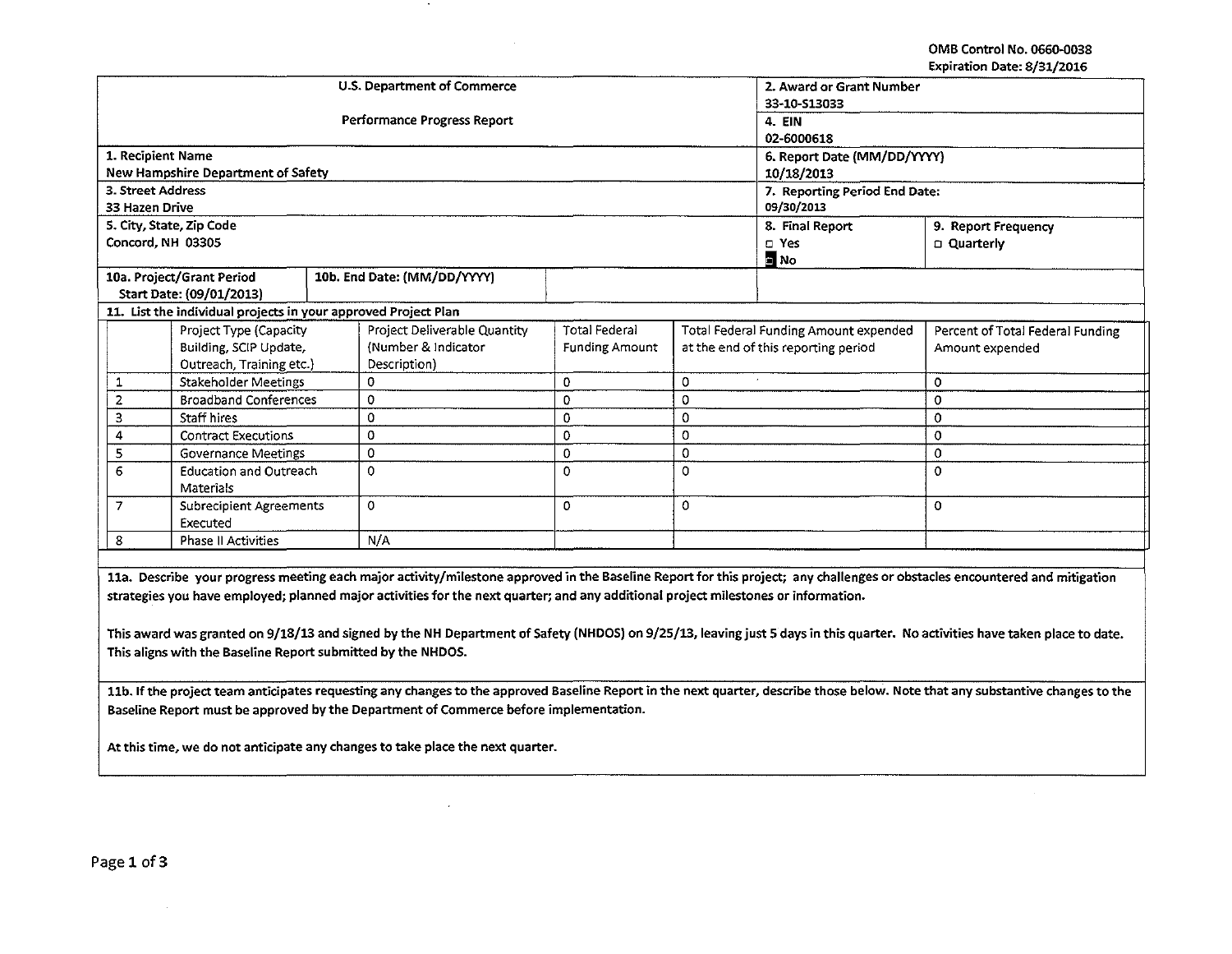| NH DOS is currently seeking approval from the State Legislature to formally accept these grant funds and establish financial accounting capabilities. |                                                                                                                                                                                                                                                                                                                                                                                            |  |  |  |  |  |  |  |  |  |  |
|-------------------------------------------------------------------------------------------------------------------------------------------------------|--------------------------------------------------------------------------------------------------------------------------------------------------------------------------------------------------------------------------------------------------------------------------------------------------------------------------------------------------------------------------------------------|--|--|--|--|--|--|--|--|--|--|
| 11d. Describe any success stories or best practices you have identified. Please be as specific as possible.                                           |                                                                                                                                                                                                                                                                                                                                                                                            |  |  |  |  |  |  |  |  |  |  |
|                                                                                                                                                       |                                                                                                                                                                                                                                                                                                                                                                                            |  |  |  |  |  |  |  |  |  |  |
|                                                                                                                                                       |                                                                                                                                                                                                                                                                                                                                                                                            |  |  |  |  |  |  |  |  |  |  |
|                                                                                                                                                       |                                                                                                                                                                                                                                                                                                                                                                                            |  |  |  |  |  |  |  |  |  |  |
| As stated in the Baseline/Expenditure Plan, NHDOS anticipates hiring a Program Manager/Business Systems Analyst in Q4.                                |                                                                                                                                                                                                                                                                                                                                                                                            |  |  |  |  |  |  |  |  |  |  |
| 12b. Staffing Table                                                                                                                                   |                                                                                                                                                                                                                                                                                                                                                                                            |  |  |  |  |  |  |  |  |  |  |
|                                                                                                                                                       |                                                                                                                                                                                                                                                                                                                                                                                            |  |  |  |  |  |  |  |  |  |  |
|                                                                                                                                                       | Change                                                                                                                                                                                                                                                                                                                                                                                     |  |  |  |  |  |  |  |  |  |  |
|                                                                                                                                                       |                                                                                                                                                                                                                                                                                                                                                                                            |  |  |  |  |  |  |  |  |  |  |
|                                                                                                                                                       |                                                                                                                                                                                                                                                                                                                                                                                            |  |  |  |  |  |  |  |  |  |  |
|                                                                                                                                                       |                                                                                                                                                                                                                                                                                                                                                                                            |  |  |  |  |  |  |  |  |  |  |
|                                                                                                                                                       |                                                                                                                                                                                                                                                                                                                                                                                            |  |  |  |  |  |  |  |  |  |  |
| <b>Total Federal</b><br>End<br><b>Total Matching</b><br><b>Funds Allocated</b><br>Date                                                                | Project and % Assigned                                                                                                                                                                                                                                                                                                                                                                     |  |  |  |  |  |  |  |  |  |  |
|                                                                                                                                                       |                                                                                                                                                                                                                                                                                                                                                                                            |  |  |  |  |  |  |  |  |  |  |
|                                                                                                                                                       |                                                                                                                                                                                                                                                                                                                                                                                            |  |  |  |  |  |  |  |  |  |  |
|                                                                                                                                                       |                                                                                                                                                                                                                                                                                                                                                                                            |  |  |  |  |  |  |  |  |  |  |
|                                                                                                                                                       |                                                                                                                                                                                                                                                                                                                                                                                            |  |  |  |  |  |  |  |  |  |  |
|                                                                                                                                                       |                                                                                                                                                                                                                                                                                                                                                                                            |  |  |  |  |  |  |  |  |  |  |
|                                                                                                                                                       |                                                                                                                                                                                                                                                                                                                                                                                            |  |  |  |  |  |  |  |  |  |  |
|                                                                                                                                                       |                                                                                                                                                                                                                                                                                                                                                                                            |  |  |  |  |  |  |  |  |  |  |
|                                                                                                                                                       |                                                                                                                                                                                                                                                                                                                                                                                            |  |  |  |  |  |  |  |  |  |  |
|                                                                                                                                                       |                                                                                                                                                                                                                                                                                                                                                                                            |  |  |  |  |  |  |  |  |  |  |
|                                                                                                                                                       | 12a. If the project is not fully staffed, describe how any lack of staffing may impact the project's time line and when the project will be fully staffed.<br>Project(s) Assigned<br>Remove Row<br>13a. Subcontracts Table - Include all subcontractors. The totals from this table must equal the "Subcontracts Total" in Question 14f.<br>Start<br>Date<br>Funds Allocated<br>Remove Row |  |  |  |  |  |  |  |  |  |  |

 $\label{eq:2.1} \mathcal{L}(\mathcal{L}^{\text{max}}_{\mathcal{L}}(\mathcal{L}^{\text{max}}_{\mathcal{L}})) \leq \mathcal{L}(\mathcal{L}^{\text{max}}_{\mathcal{L}}(\mathcal{L}^{\text{max}}_{\mathcal{L}}))$